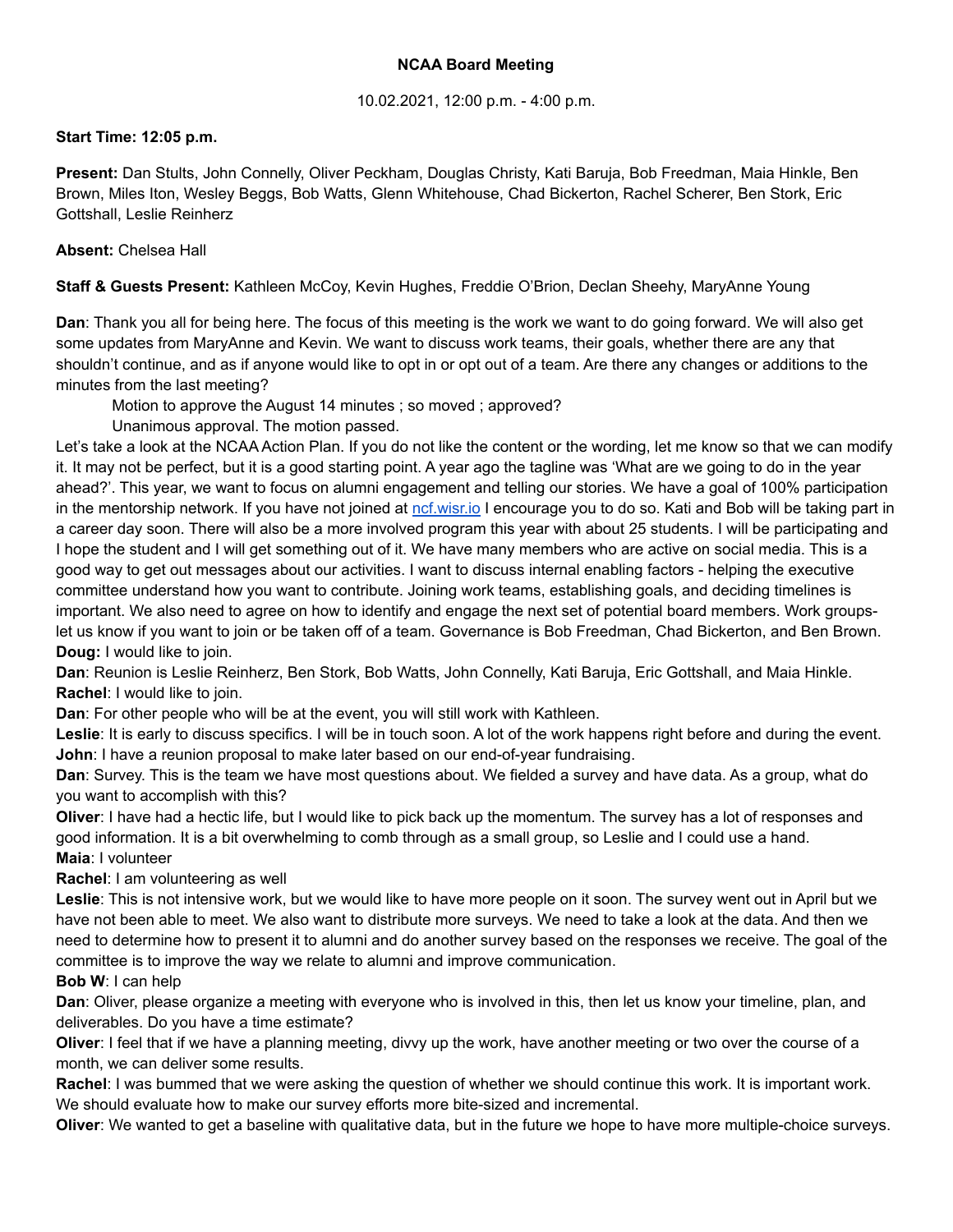**Ben B:** I am interested in working on our comment process for members to make comments for us to consider. I could make a form for individuals to submit comments to be considered at meetings and added to the agenda. Are you interested in this? How could we fit it in?

**Dan**: What unmet need are you asking about? What is the need of the alumni this would address?

**Ben B**: I am motivated to increase participation. I think the desire is out there. It is the kind of thing that would be improved by noticing meetings farther in advance, sending the agenda sooner, using social media more skillfully, and making it clear we want to hear from people. We could make the process to talk to us more approachable. Having a form for people to fill out would make it easier for people to be involved.

**Dan**: I agree that it would be great to have more engagement from alumni. What value are we creating by answering alumni questions? How can we maximize engagement? We are committed to activities like reunion, the mentorship network, the survey. What do other people think?

**Bob W**: I think it is worth considering. Surveys and reunions are bigger, less integrated. This is a stilted approach. For alumni who have more pressing concerns, it could be a useful tool to interact in a more timely manner. Facebook discussions can go off the rails. It would be good to follow up with Ben's suggestion to have more fluid conversations with alumni. Where do alumni go to ask questions? They might feel better talking to other alumni.

**Oliver**: So much of what we do is grease the slide for alumni engagement. Alumni might have good ideas that they share on social media, but helping people share those ideas can help with communication. An easy comment form is a great idea. It could yield a lot of engagement from cool alumni.

**Maia**: We could combine these ideas by posting the survey and direct people to put their questions and information there. **Dan**: Do people want to establish a work team?

Leslie: We should have a committee to identify the ways we can respond to alumni. I wish we had the survey results.

**Oliver**: That is an astute point Leslie. Ben, I think we should meet together through the survey committee to discuss this. **Ben B**: That sounds great.

**John**: Could the survey team comb through the data and use that to create an insta-poll? And use them every few weeks throughout the year?

**Oliver**: The goal of the first survey was to get qualitative data to help design shorter, rapid response surveys in the future. **Kathleen**: We also have a lot of information in our current systems like Raiser's Edge and Constant Contact. We get some questions in our alumni email. We have so much data already.

**Ben B**: I do not need to be an official member of the work group, but I'd be glad to come to one of the meetings.

**Leslie**: Regarding deliverables, Oliver, are you going to write a summary report for the executive committee? **Oliver**: Yes, collaboratively.

**Leslie**: Since we are not meeting until March, I want to get things done before then.

**Oliver**: I want to have an achievable deliverable in the next two months. It would be great to have a third meeting based around our results.

**Dan**: Why don't we get the whole board together to discuss the first deliverable, which is a summary report of the survey? **Leslie**: That sounds good.

**Dan**: For Invigorate the Board, we have proposed the executive committee take on this topic, which is what we can do to help the board be all that it can be. It could be a small survey to help identify your skills and preferences. We also need to think about how to get the next set of great board members. If we have clear skillset needs then we can try to recruit people. Marcia Crawley recommended we look at what other alumni associations are doing to determine best practices. **Bob F**: My partner said the same thing. I keep wondering: what does the board do? What can I do? It would be good to develop descriptions of what the committees do.

**Glenn**: I would be interested in joining the invigoration work team.

**Miles**: Me too.

**Dan**: I want to be judicious about allocating your time. Leslie, please do what is right for you.

**Leslie**: I am okay. I will not be a workhorse on this. I am focusing on reunion and survey.

**Bob F**: Twice a year, there are people who look at grant applications to allocate money. If there are people who are interested in getting involved, it is a lot of work but it is interesting.

**Eric**: I have tried to join but I have not gotten a response.

**Kathleen**: The Career Center decides when they need more people for the SRTG. I will speak to them for you Eric. **Oliver**: They are still collecting information from students.

**Dan**: I would like to see all of you join the mentorship network.

**Bob W**: I am doing this and I get a lot out of it. To help your mentee, you need to do a lot of critical thinking. It helped me reconsider how I network with people. It is rewarding.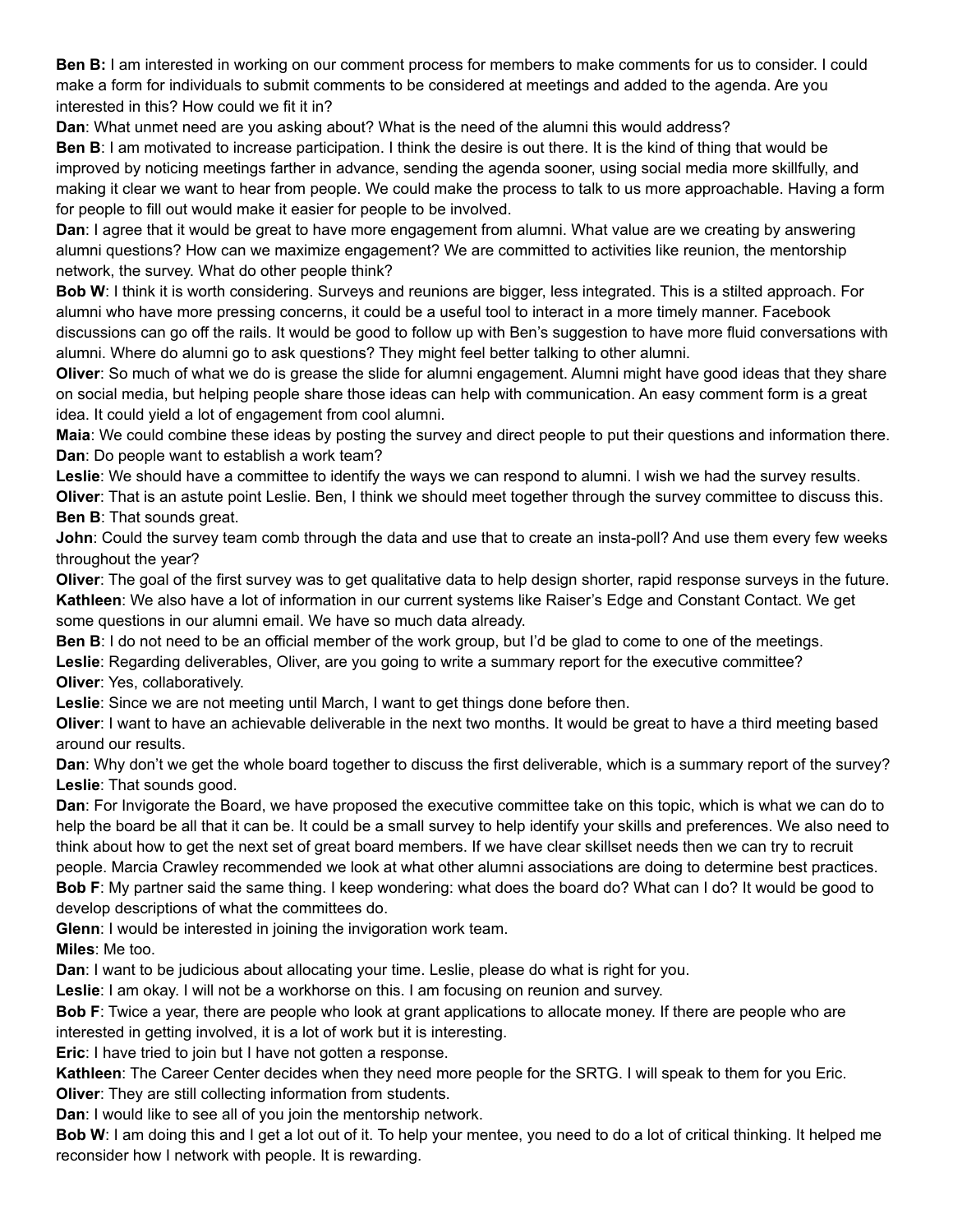**Dan**: The students are amazing. Regarding social media ambassadors, are there other people who want to do this work? **Bob**: I do it a lot at my day job. I would be willing to help out with this.

**Leslie**: I want to clarify the protocol for this since the Daimon is the main source of information for alumni. I am concerned we put things there that are a bit premature, inaccurate, or too early.

**Bob W**: I agree. We need to coordinate with the official sources so we have a plan. The main purpose should be to amplify official communications.

**Kathleen**: Yes, Freddie and I are happy to work with you on this. Please share what we post.

**Bob W**: And we can be on the lookout for other posts.

**Bob F**: I agree with Leslie. We need to be thoughtful on this. You have to be careful about how you present as a board member. I have mixed feelings about the Daimon. We should keep an eye on it.

**Dan**: Kathleen, do you have oversight on this?

**Kathleen**: Yes, I want people to follow the actual pages. The Daimon is not an official outlet of New College.

**Dan**: Are there any other work teams that people feel like we should have or resource?

**Ben B**: I have something under new business, but we could talk about it now.

**Dan**: We can wait. We have a good work plan. Thank you all for volunteering for groups. Let's make sure we get together in a timely manner and have some deliverables. Reunion is huge, but all of this work is important.

**Kathleen**: There is a day coming up in late October and early November where students need to contact an alum. If you are interested, please email me and I will get you signed up. It is a phone call where you answer career related questions. **Ben B**: I am willing to volunteer.

**Kathleen**: Novo Volunteering will be rolling out soon. We have pulled back on regional gatherings, but I am starting to hear good news. We might do a gathering in December. We had a student engagement event last night that went well.

Thank you to everyone who was there. Thankful November is coming up and Founder's Day is kicking off soon.

**Dan**: We are thinking about doing a class gift from the 4th-years. I think this is an idea the we can endorse.

**Oliver:** That's a great idea. It should be thoughtful and irreverent.

**Dan**: Regarding President Okker's top 10, this is her messaging platform. Share it.

**Bob F**: Regarding the bylaws, we last talked about changing the mandatory in-person requirement for meetings. It looks good now but I want to work on it some more. I will come back with updates.

**MaryAnne**: Updates from the Foundation: Sue Jacobson sends greetings, she is leaving for vacation soon. The board has elected new officers. This year, we aim to raise 10 million dollars. We exceeded our goal last year and feel confident. We want to support President Okker. The goal for the annual fund is to raise half a million dollars and have 12% alumni participation. Participation is now especially important. President Okker is meeting with local legislators and leaders. We hope to hold receptions. We had to dial it back, but we are taking our direction from alumni in those regions. We are working on planned giving. Declan is working on this. There will be a newsletter. Planned giving is about building a long term pipeline that will benefit New College. There is a planned giving council that Bob Freedman is on. President Okker and Mary Ruiz will be at the Board of Governors meeting in Tallahassee. There will also be a local meet up. We are launching our New Topics series. We are having Clambake and so far, have surpassed the amount of scholarship founds ever raised. We have built a new dock. We are in the beginning stages of planning an inauguration. We hope to set a definite date before or after reunion. This is a pivotal year for improving retention and admission.

**Rachel**: Thank you for the brief. Is there a place to download calendar invites? That would be helpful.

**MaryAnne**: Not yet. Kathleena and I will work on putting this together.

**Kevin**: Founder's Day is coming up. Thank you to those who answered the call to put together a matching pot of \$31k to match gifts. I am excited about that. I hope you will spread the word and encourage your peers to support New College. We will start a social media push. You can help by sharing those posts. You can also provide a testimonial we can use - in writing, with a photo of yourself, or a quick 30 second video. Let me know if you need talking points. Send that to me, Kathleen, and Freddie. We have also rolled out a platform that allows PayPal, Apple Pay, Google Pay, and Venmo, which we will use on Founder's Day. You can also volunteer to help with enrollment and admissions. They would like to have alumni accompany them to college fairs. If you are interested, please let me know. There may be opportunities to attend college fairs on your own. You could also visit a school and drop off materials. In the spring, we will also have a few visit days. We want to invite alumni to take part, meet incoming students and their families.

**Dan**: Thank you again to Glenn and Marianne for speaking at Orientation.

**Glenn**: I enjoyed it. The involvement of alumni in recruitment activities is a great way to get alumni engaged. **Dan**: Alumni all over the country could participate. I would like to see more than board members doing this.